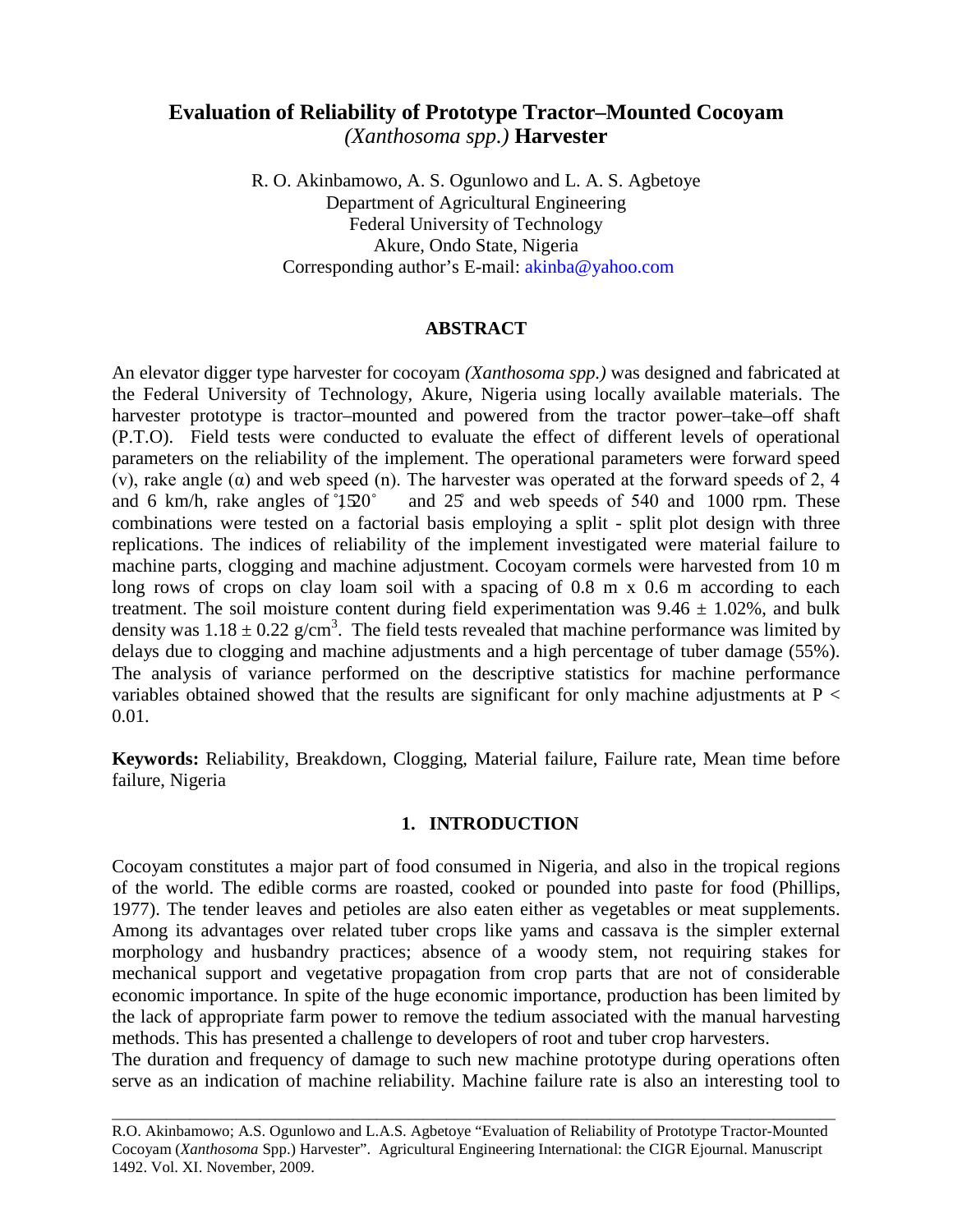machine developers. According to ASABE Standards (2008) the failure rate (No of failures/unit of cumulative time) and the inverse figure which is the mean time before failure (MTBF) are the two easily determined reliability figures of merit. In addition it is often desirable to know which parts of a machine are most prone to breakdown during performance evaluation, so that adequate remedial measures can be taken and for further research and development.

The objective of this paper is to evaluate the reliability of a prototype tractor driven cocoyam harvester designed and fabricated using locally available materials.

## **2. METHODOLOGY**

Following the preliminary and detailed design analysis of the harvester, the various components were fabricated at the engineering workshop using locally sourced materials. The whole machine was later assembled, tested in the laboratory and the performance was found satisfactory. A cocoyam farm was subsequently established at the research farm of the Federal University of Technology, Akure, Nigeria for field evaluation of the machine prototype. The experimental plot has a dimension of 14 m x 10 m, area of 140  $m<sup>2</sup>$  and has a total of 300 stands of cocoyam extrapolated to a plant population of 20,833 plants per hectare. The experimental plot was ploughed, harrowed and ridged. Cocoyam cormels were planted at the onset of the rains in May, 2007.

## **2.1 Description of the Machine.**

This implement is designed to work as the second stage of a three stage harvesting operation for cocoyam. The implement (Fig 1) is semi-mounted and attached to the tractor 3–point linkage while the cleaning system is powered from the tractor PTO (45kW).



Figure 1: Orthographic drawings of the machine

The first stage is to combine a topping operation with winnowing. This stage is to remove the vegetative mass of the crop including the weeds growing on the field to prevent the clogging on

R.O. Akinbamowo; A.S. Ogunlowo and L.A.S. Agbetoye "Evaluation of Reliability of Prototype Tractor-Mounted Cocoyam (*Xanthosoma* Spp.) Harvester". Agricultural Engineering International: the CIGR Ejournal. Manuscript 1492. Vol. XI. November, 2009.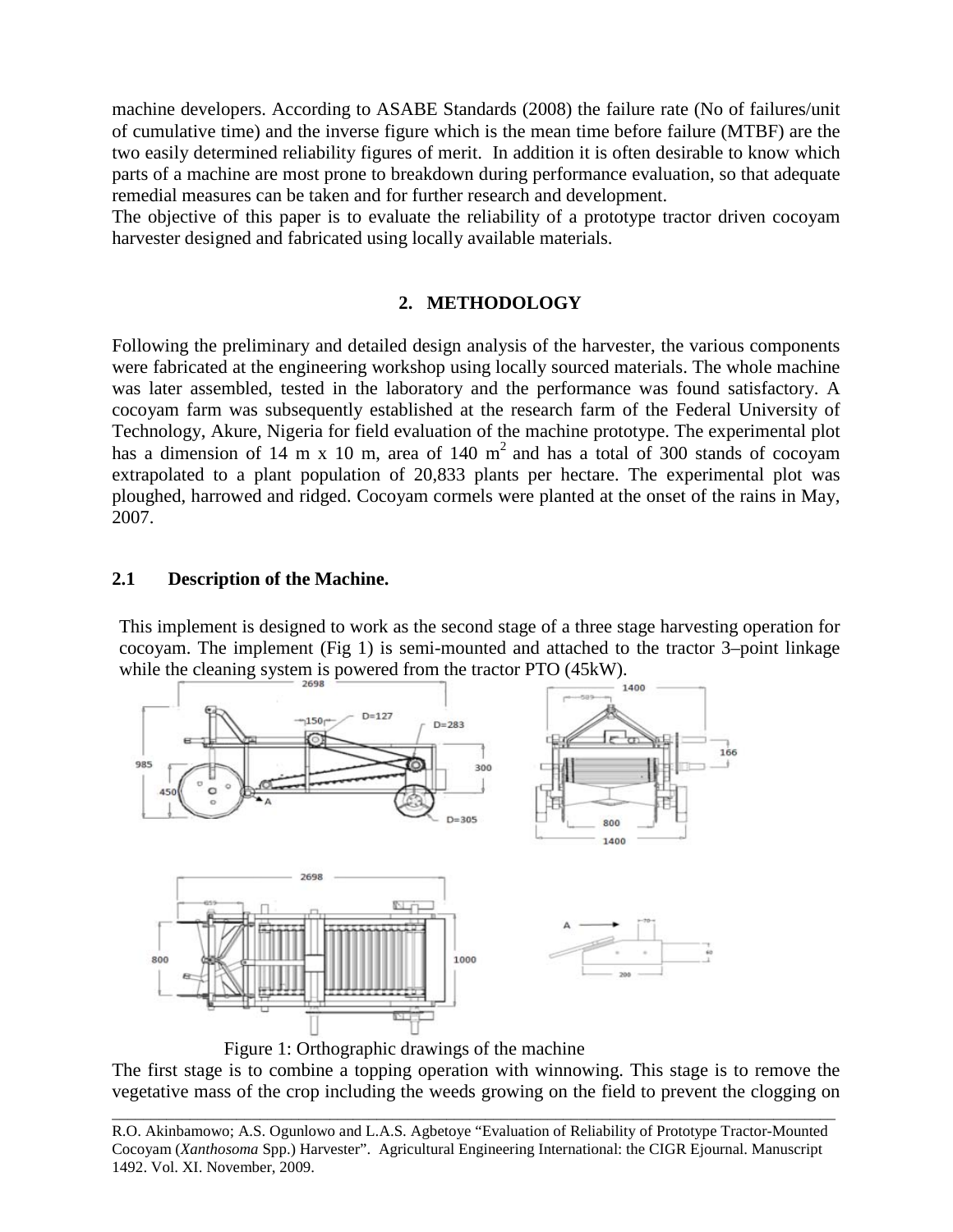the elevator digger. The major components of this machine are; the blade, ridge roller, variable angle bevel gear, and a cleaning web fabricated from flat leather belt slatted with steel rods (Fig. 2).



## LEGEND

| N <sub>o</sub> | Name                         | N <sub>o</sub> | Name                |
|----------------|------------------------------|----------------|---------------------|
|                | Ø<br>$47$ mm<br>Bearing      | 14             | <b>Blade</b>        |
| ာ              | $\otimes$ 35mm<br>Bearing    | 15             | <b>Blade</b> shoe   |
| 3              | $\otimes$ 30mm<br>Gear shaft | 16             | Bearing             |
| 4              | Gear box                     | 17             | Front roller shaft  |
| 5              | Upper hitch point            | 18             | Implement wheel     |
| 6              | Lower hitch point (Left)     | 19             | Chain               |
| 7              | Compression spring housing   | 20             | Sprocket (wheel)    |
| 8              | Compression spring coils     | 21             | Rear roller         |
| 9              | P.T.O shaft coupling         | 22             | Hopper              |
| 10             | Lower hitch point (Right)    | 23             | Rod Link            |
| 11             | Ridge roller                 | 24             | Conveyor belt       |
| 12             | Furrow discs                 | 25             | <b>Blade holder</b> |
| 13             | Bearing                      |                |                     |

Figure 2: Model of the harvester in isometric view

\_\_\_\_\_\_\_\_\_\_\_\_\_\_\_\_\_\_\_\_\_\_\_\_\_\_\_\_\_\_\_\_\_\_\_\_\_\_\_\_\_\_\_\_\_\_\_\_\_\_\_\_\_\_\_\_\_\_\_\_\_\_\_\_\_\_\_\_\_\_\_\_\_\_\_\_\_\_\_\_\_\_\_\_\_\_\_\_\_\_\_\_\_ R.O. Akinbamowo; A.S. Ogunlowo and L.A.S. Agbetoye "Evaluation of Reliability of Prototype Tractor-Mounted Cocoyam (*Xanthosoma* Spp.) Harvester". Agricultural Engineering International: the CIGR Ejournal. Manuscript 1492. Vol. XI. November, 2009.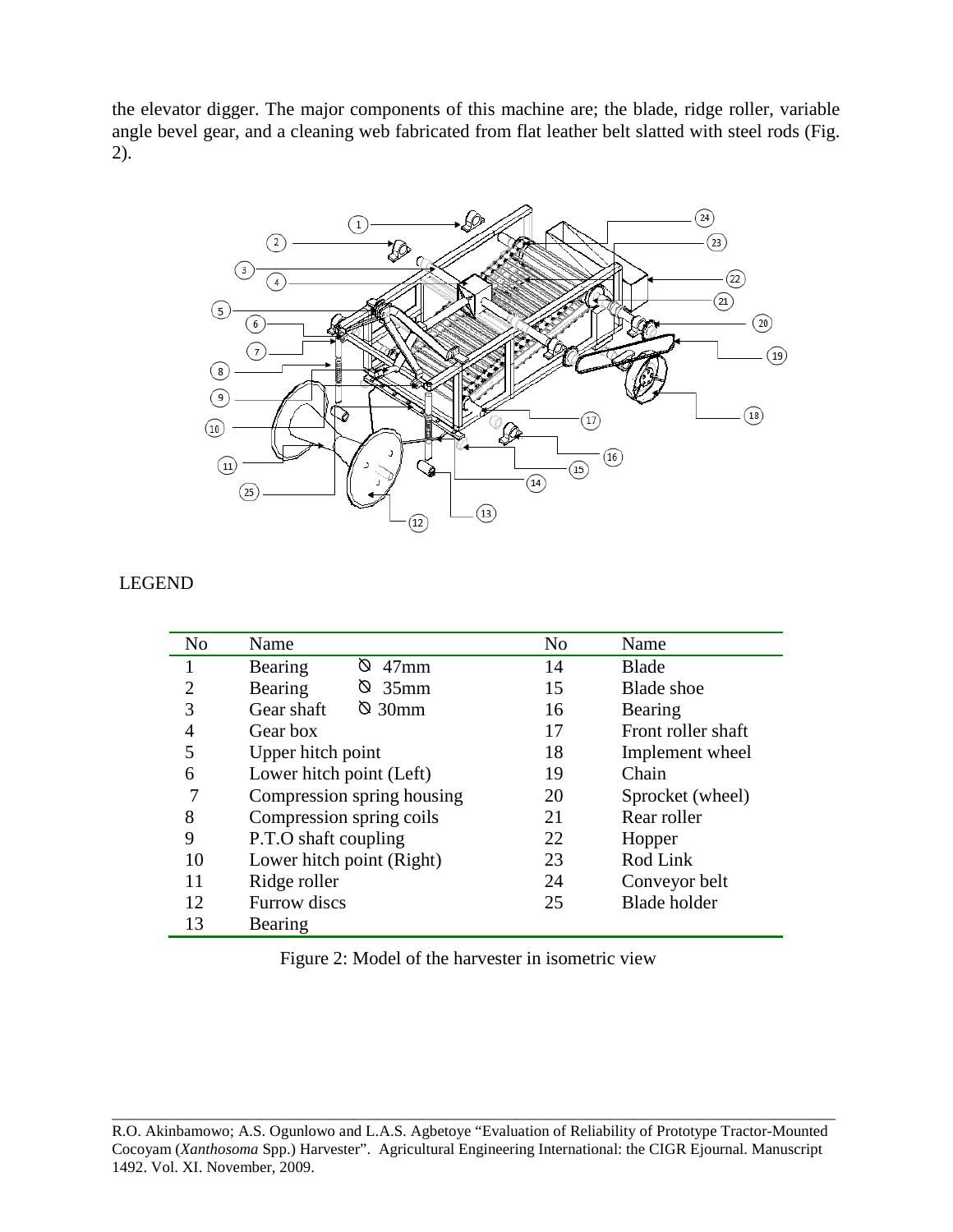## **2.2 Experimental Variables and Operational Parameters**

The performance of the prototype harvester was evaluated under different operational conditions. The tests were to determine the machine output for the major indices of reliability that constitute the evaluation parameters, such as:

- i. material failure
- ii. clogging, and
- iii. frequency of machine adjustments .

Three operational parameters varied during the field tests were: a) Forward speed (v) b) Rake angle ( $\alpha$ ) and PTO speed (n). The forward speeds of V<sub>1</sub>, V<sub>2</sub> and V<sub>3</sub> in km/h used during the tests were monitored on the tractor speedometer on the instrument panel. The three levels of rake angle ( $\alpha$ ),  $\alpha_1$ ,  $\alpha_2$ ,  $\alpha_3$  were varied through a device attached to the frame while the two levels of web speed 1000 rpm  $(n_1)$ , 540 rpm  $(n_2)$  were chosen directly from the tractor PTO gear system. Other soil and crop conditions were assumed constant.

## **2.3 Experimental Design**

The experimental layout consists of eighteen treatments of a split plot design in a 3 x 2 x 3 ( $\alpha$ , n and v) factorial design. This gives a total of 54 sets of data for all the parameters tested in the three replicates.

## **2.4 Measurement of Test Criteria**

The times spent on breakdowns and delays described by the evaluation parameters were recorded in addition to the frequency of the failures and ranked. A time-motion study was used to evaluate lost time during the field operations. During the field test, the machine performance was severely limited by repeated failures on major components of the machine typical of machines during the first field tests (Maw *et al*., 2002). Some of the parts affected by these failures are shown in Figure 3 and they include:

- i. broken universal shaft coupling;
- ii. shearing of blade holder from the rake angle device;
- iii. broken blade holder;
- iv. running out of the chain from sprocket at high web speed;
- v. separation of the spring from the ridge roller;
- vi. misalignment of the tractor lower links i.e. damage to the stabilizer links

Data collected were analyzed to determine the effects of three experimental variables (web speed, forward speed and rake angle) on indices of reliability that include: material failure and time loss as a result of machine adjustments and breakdown. Data obtained were also analysed to evaluate significant differences within treatments. A multiple regression model was fitted for each of the response variables (machine performance indicators) using the experimental variables as independent variables.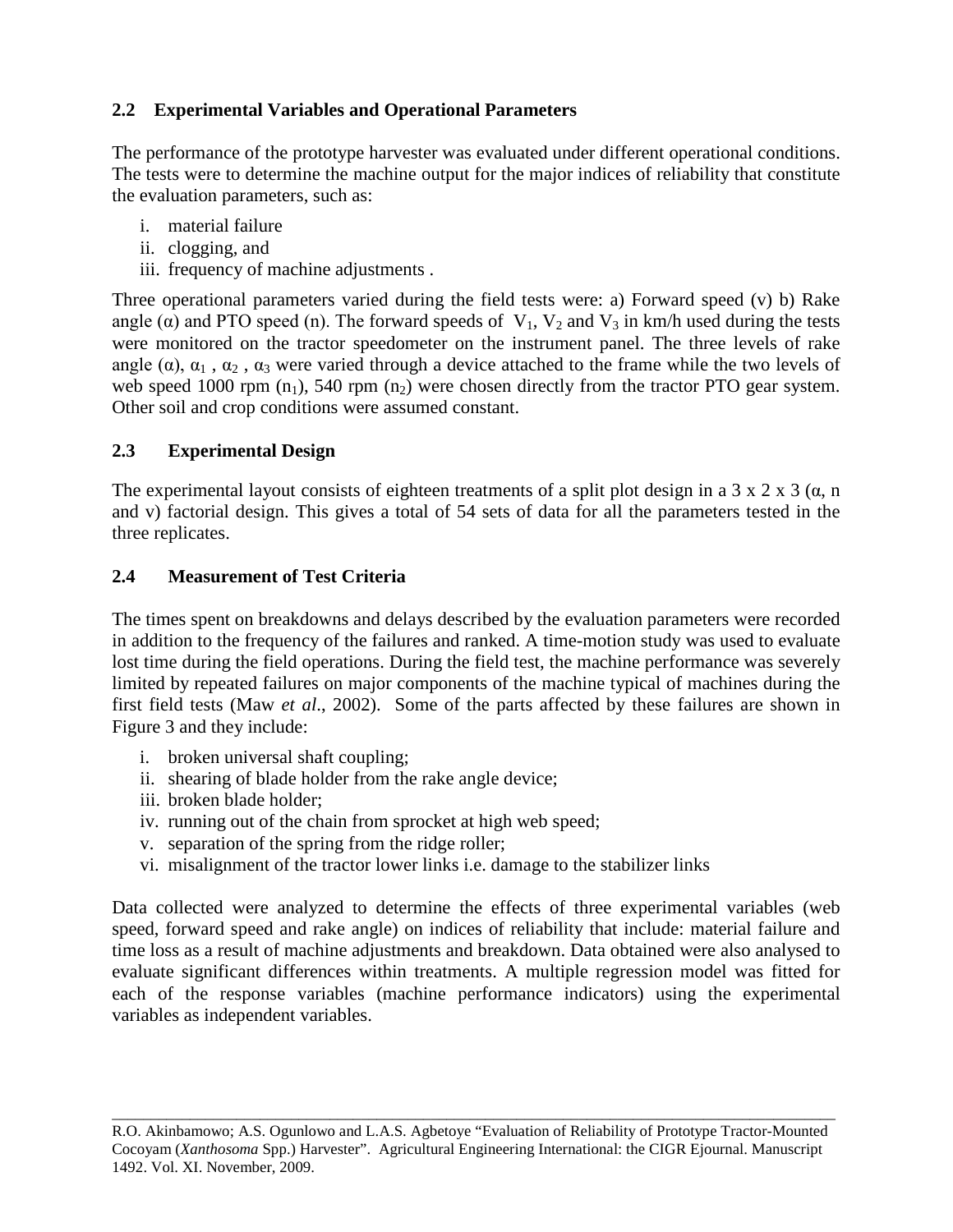

Figure 3: Pictures of damage to machine while in operation; a-spring; b-blade holder; c-Universal shaft coupling; d-universal shaft.

## **3. RESULTS AND DISCUSSION**

The data obtained from the field tests were analysed for the desired indicators of machine performance using the experimental variables as shown in Table 2. From the descriptive statistics in Table 1, delays due to machine adjustments are highest at T3 (609 s) and lowest with T15 (22 s) both at the highest test speed. The result shows that clogging of the machine system (CLOG) constitutes the most lost time that occurred, equivalent to an average of 5335 s (50.16%) of the total time lost during operations. This was followed by machine adjustments (MAJ) on the test implement (22.84%) and material failure and damages to machine members (BD) (27.00%). An average of 172 min. was lost as a result of these factors during the tests.

Furthermore, adjustment of test implements was timed on a point to point basis. For adjustments, the following results were obtained and ranked in order of duration of occurrence during testing, transmission 1485 s, universal shaft 802 s, frame and hitch points 340 s, conveyor 213 s and blade 32 s. The same statistic was applied to the time lost due to material failure and the following results were recorded, universal shaft 1250 s, blade 591 s, frame and linkages 386 s and conveyor 202 s. Table 2 shows further analysis of failures and adjustments to the machine during field experimentation.

R.O. Akinbamowo; A.S. Ogunlowo and L.A.S. Agbetoye "Evaluation of Reliability of Prototype Tractor-Mounted Cocoyam (*Xanthosoma* Spp.) Harvester". Agricultural Engineering International: the CIGR Ejournal. Manuscript 1492. Vol. XI. November, 2009.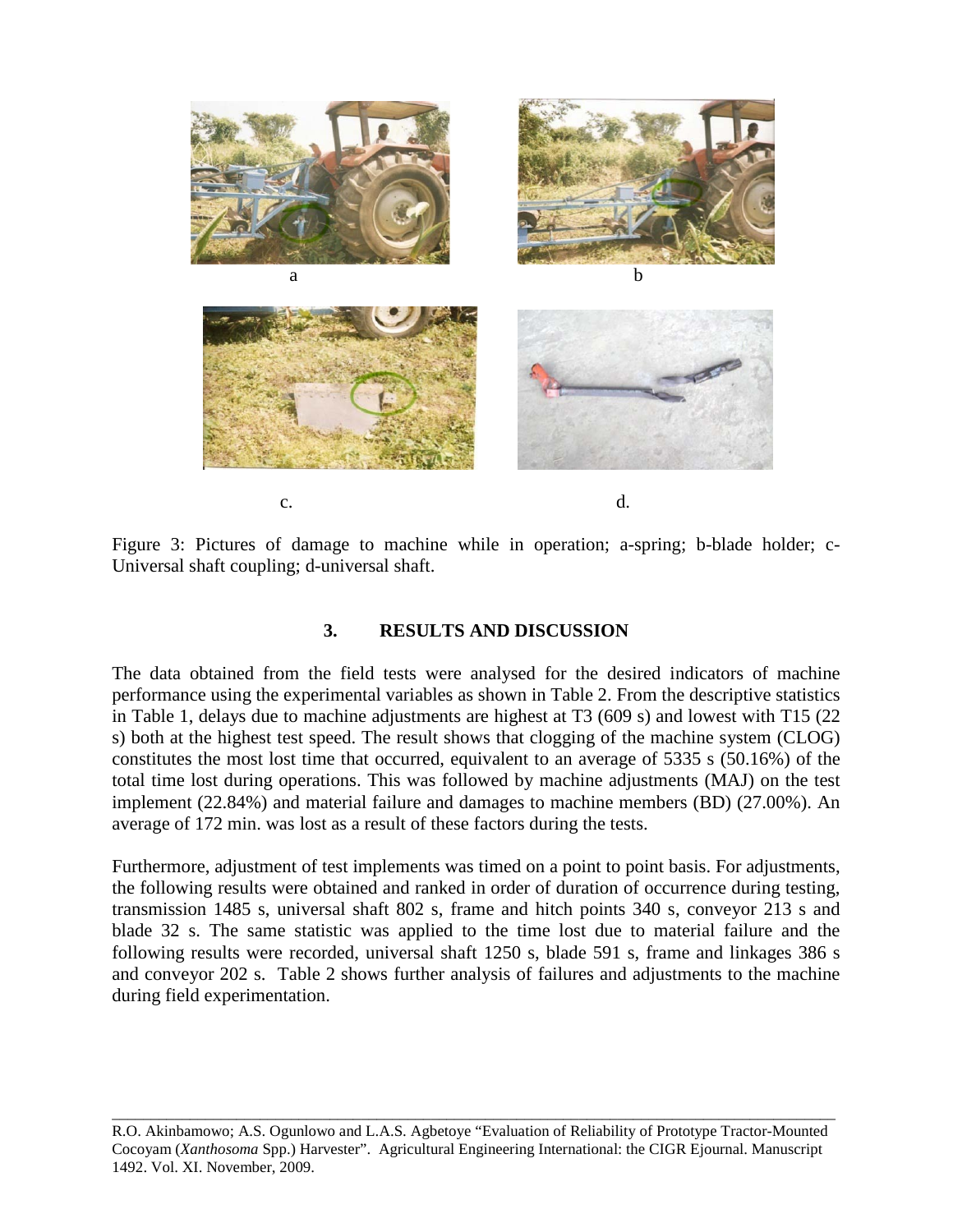| <b>Treatment</b> | <b>CLOG</b>   | MAJ           | BD            |
|------------------|---------------|---------------|---------------|
| 1                | $553 + 174$   | $152 + 88$    | $170 + 170$   |
| $\overline{2}$   | $407 + 407$   | $114 + 59$    | $151 + 151$   |
| 3                | $137 + 73$    | 609 $\pm 252$ | $205 \pm 205$ |
| $\overline{4}$   | $302 + 181$   | $92 + 44$     | $102 + 102$   |
| 5                | $199 + 105$   | $149 + 53$    | $184 + 101$   |
| 6                | $129 \pm 62$  | $370 \pm 210$ | $108 + 108$   |
| $\boldsymbol{7}$ | $528 + 199$   | $104 + 55$    | $242 + 242$   |
| 8                | $583 + 369$   | $287 + 178$   | $152 + 152$   |
| 9                | $365 + 279$   | $437 + 278$   | $106 \pm 106$ |
| 10               | $499 + 253$   | $35 + 19$     | $160 + 160$   |
| 11               | $438 + 60$    | $87 + 82$     | $108 + 108$   |
| 12               | $106 \pm 53$  | $60 \pm 13$   | $128 + 128$   |
| 13               | $342 + 99$    | $59 + 59$     | $104 + 104$   |
| 14               | $106 \pm 53$  | $27 + 27$     | $68 + 68$     |
| 15               | $54 + 31$     | $22 \pm 22$   | $160 + 160$   |
| 16               | $222 + 85$    | $61 \pm 61$   | $0\pm 0$      |
| 17               | $42 + 22$     | $61 \pm 61$   | $154 + 154$   |
| 18               | $316 \pm 268$ | $140 \pm 74$  | $120 \pm 120$ |
| Avg.             | $296 + 44$    | $159 + 31$    | $134 + 28$    |

Table 1: Descriptive statistics of treatments and machine performance variables (secs)

| Legend: CLOG- Clogging; MAJ-Machine adjustments; BD-Breakdown |  |  |
|---------------------------------------------------------------|--|--|
|                                                               |  |  |

From the data presented, the failure rate of the machine prototype was determined to be 2.74 failures/hr and the mean time before failure is 0.445 hrs

| Table 2: Analysis of breakdowns   |                               |       |       |      |      |       |
|-----------------------------------|-------------------------------|-------|-------|------|------|-------|
| Nature of failure and adjustments | Duration of occurrence<br>(s) |       | Mean  | Rank | $\%$ |       |
|                                   |                               |       | (s)   |      |      |       |
|                                   | $R_1$                         | $R_2$ | $R_3$ |      |      |       |
| Clogging/surcharge                | 5127                          | 6636  | 4241  | 5335 | 1    | 50.16 |
| Adjustment on implement           |                               |       |       |      |      |       |
| a) Blade                          | 63                            |       | 32    | 32   |      |       |
| b) Conveyor                       | 303                           | 237   | 98    | 213  |      |       |
| c) Frame/Linkages                 | 388                           | 508   | 124   | 340  |      |       |
| d) Transmission                   | 1722                          | 1665  | 1068  | 1485 |      |       |
| e) Universal shaft                | 686                           | 983   | 738   | 802  |      |       |
| Total                             | 3162                          | 3393  | 2060  | 2872 | 3    | 27.00 |
| Material failure                  |                               |       |       |      |      |       |
| a) Blade                          | 913                           | 859   |       | 591  |      |       |
| b) Conveyor                       | 147                           | 307   | 152   | 202  |      |       |
| c) Frame/Linkages                 | 766                           |       | 393   | 386  |      |       |
| d) Transmission                   |                               |       |       |      |      |       |
| e) Universal shaft                | 1120                          | 1902  | 727   | 1250 |      |       |
| Total                             | 2946                          | 3068  | 1272  | 2428 | 2    | 22.83 |

## **3.1 Effect of Forward Speed on Evaluation Parameters.**

The times spent on clearing clogging as a result of weeds, lodgment of cormels and other dirt's as well as machine adjustments and breakdown are illustrated in Figure 4: The machine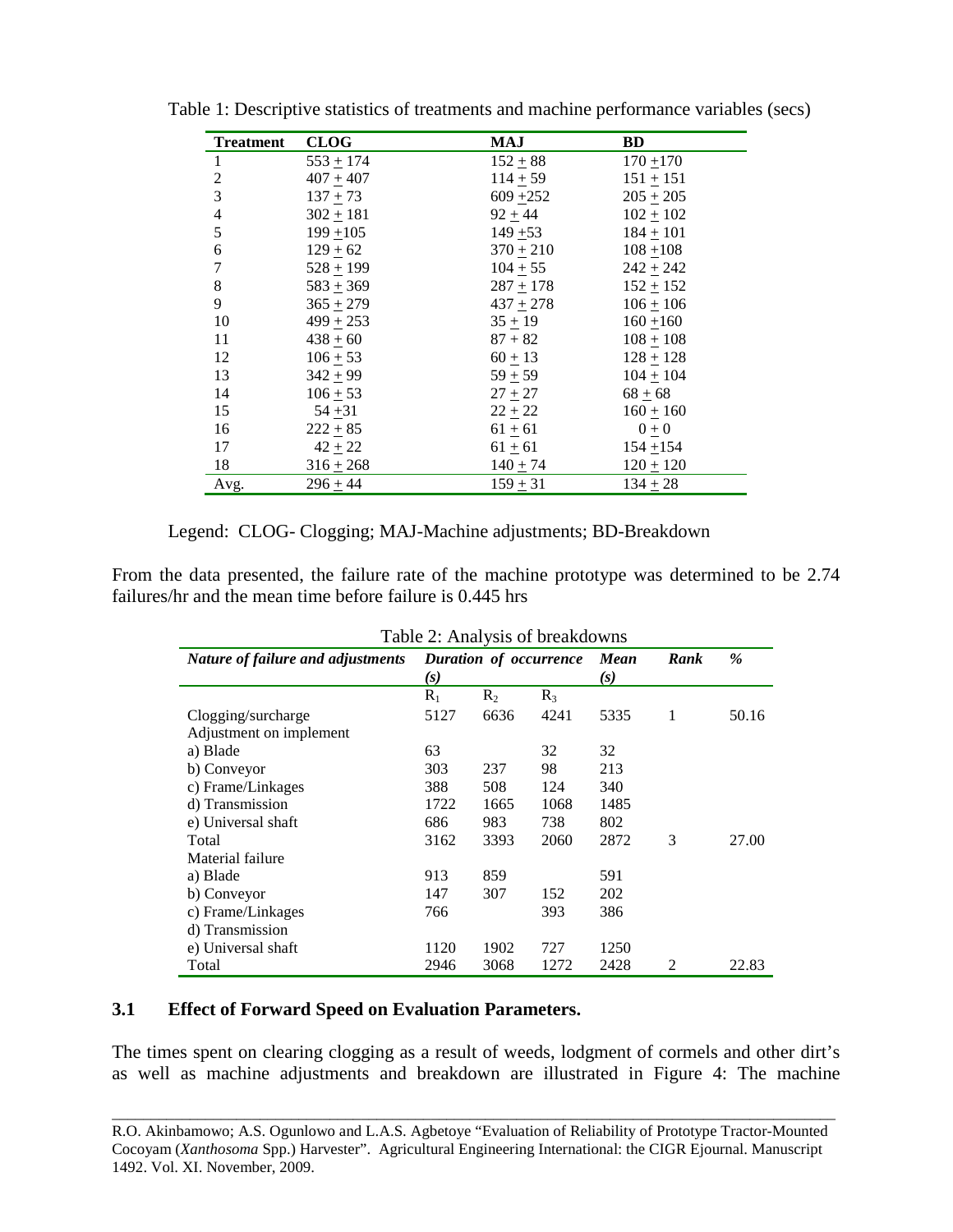prototype recorded the highest time of machine adjustment (233 s) while moving at 6 km/h. It also recorded the lowest time (184 s) with respect to clogging at this speed. Conversely, at 2 km/h the test result show that CL was highest (445 s) and machine adjustments was lowest. Times spent on BD show that only minor differences exists between the three range of forward speeds, although the maximum value was obtained at 2 km/h followed by 138 s at 6km/h. The results with respect to the three response variables are not significant at  $P < 0.05$  level. The reduction of clogging at higher speeds might be due to more rapid acceleration of soil and other particles as noticed by Kepner *et al*. (1978), the results in respect of BD seem not to be in agreement with previous works which indicated that at higher than optimum speeds, vibrations of component parts of machine is increased and therefore BD are more likely to occur (Sharma et al, 1986).



Figure 4: Effect of forward speed on clogging, machine adjustments and breakdown.

#### **3.2 Effect of Rake Angle on Evaluation Parameters.**

Figure 5 illustrate the result of machine performance indicators; clogging, machine adjustments and breakdown when compared at the three rake angles. The result indicated that clogging of the machine is highest for the three machine performance variables. This is probably due to weed infestation of the plots. This is followed by MAJ at 15° and 20°. The 25° rake angle has the least times spent on CLOG  $(180 s)$ , BD  $(101 s)$  and MAJ  $(61 s)$ .



Figure 5: Effect of rake angle on clogging, machine adjustments and breakdown.

R.O. Akinbamowo; A.S. Ogunlowo and L.A.S. Agbetoye "Evaluation of Reliability of Prototype Tractor-Mounted Cocoyam (*Xanthosoma* Spp.) Harvester". Agricultural Engineering International: the CIGR Ejournal. Manuscript 1492. Vol. XI. November, 2009.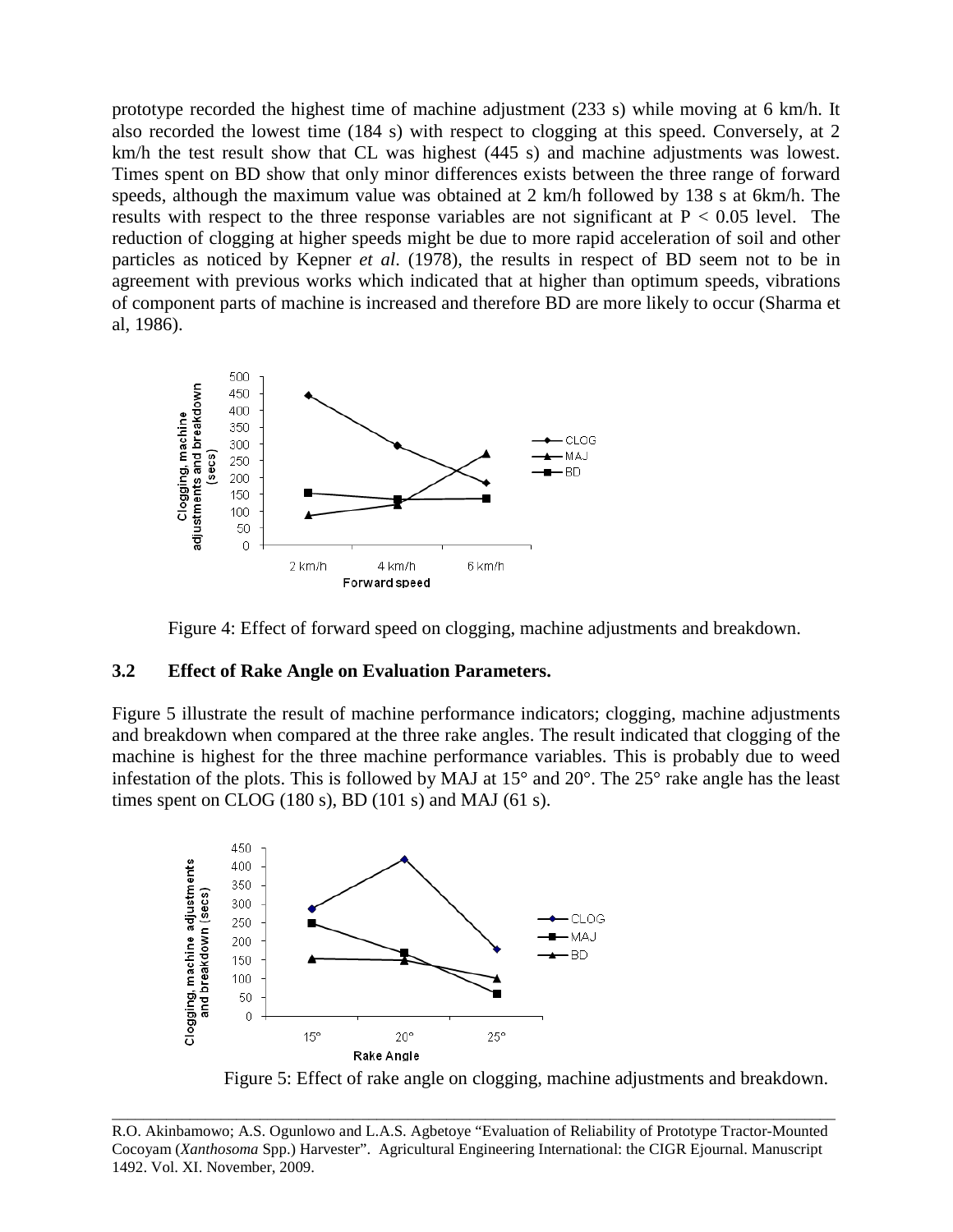While the result in respect of CL might be attributed to a more complete cut of decayed vegetation that might cause blockage at the higher rake angle, the reason for the lower rates of BD and MAJ at this level might not be obvious yet. According to Ademosun and Agbetoye (1995) higher rake angles leads to increase in the amount of soil lifted and draught requirements. Such excess load might be expected to increase the incidence of machine breakdown and adjustments contrary to the current result.

## **3.3 Effects of Web Speed on Evaluation Parameters**

Figure 6 shows that there are more time delays due to adjustments on the machine prototype at 1000 rpm PTO speed. Maximum values are 609 s for  $n_1$  and 370 s for  $n_2$ . This indicates that at higher web speeds, more vibration of moving parts will predispose machine to more frequent adjustments. A plot of the effects of PTO speed on delays as a result of clogging in Figure 7 shows that apart from the pair of observation on T9, the values of  $n_1$  are consistently higher than that of  $n_2$  which indicated that clogging on machine parts is reduced when the PTO speed is operated at the lower level.

In Figure 8 the two values of PTO speed were compared with respect to delays arising from machine breakdown. The results indicate that the 1000 rpm PTO speed  $(n_1)$  recorded slightly higher times than the 540 rpm PTO speed  $(n_2)$  although values vary within the treatments. Breakdown times for  $n_1$  range from 68 to 242 s while for  $n_2$  it ranges between 0 to 184 s. The slight increase of BD at higher PTO speeds as a consequence of increased vibration and wear of the conveyor at this speed is consistent with the findings in Shippen *et al.* (1980).



Figure 6: Effects of PTO speed on machine adjustments

R.O. Akinbamowo; A.S. Ogunlowo and L.A.S. Agbetoye "Evaluation of Reliability of Prototype Tractor-Mounted Cocoyam (*Xanthosoma* Spp.) Harvester". Agricultural Engineering International: the CIGR Ejournal. Manuscript 1492. Vol. XI. November, 2009.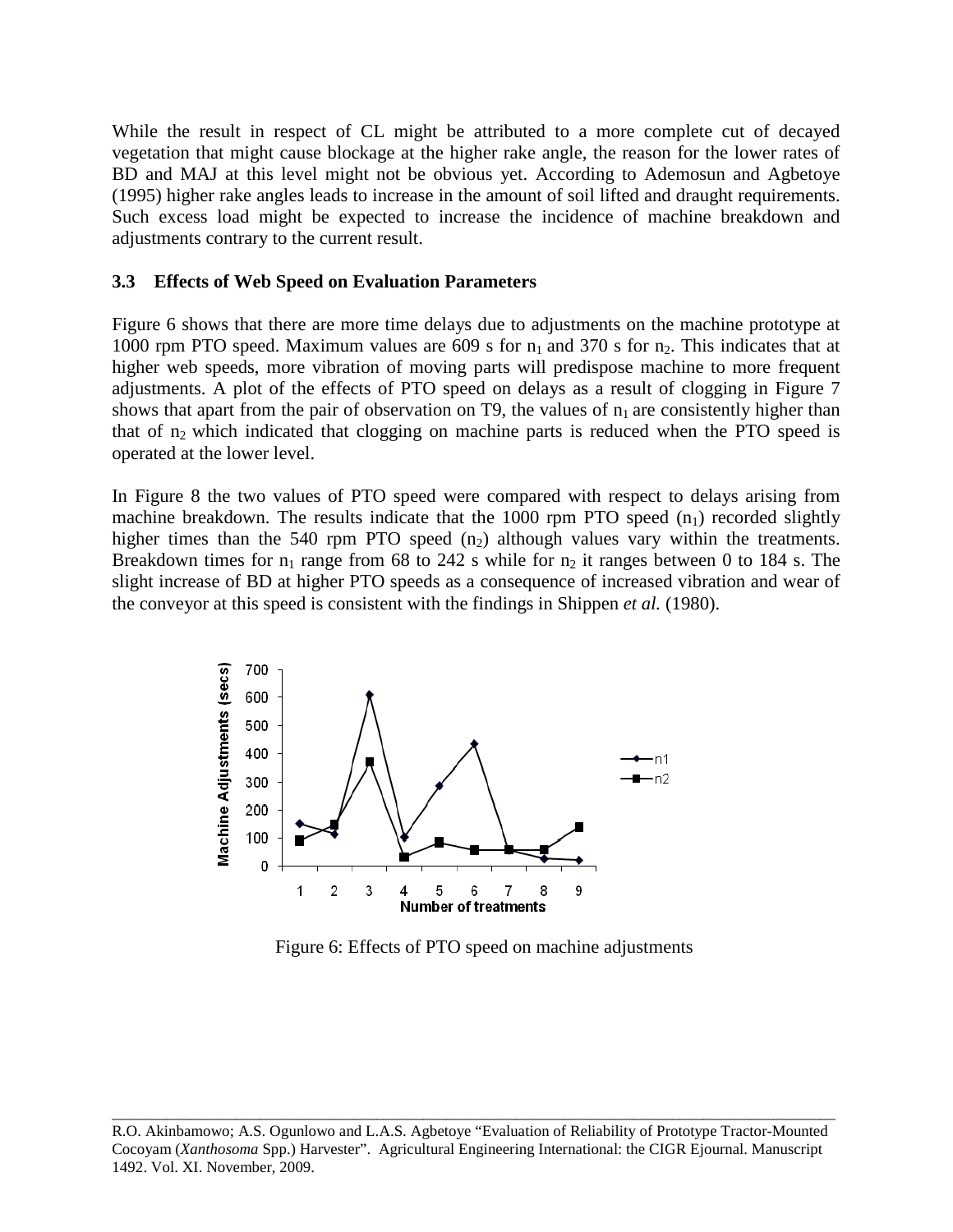

Figure 7: Effects of PTO speed on clogging



Figure 8: Effects of PTO speed on machine breakdown

The analysis of variance performed on the results presented in the descriptive statistics showed that the results are significant for only two of the response variables. Machine performance variables are significant at P< 0.01 for MAJ. This result is contrary to some previous studies such as Misener et al. (1984) and Sharma *et al.* (1986) where the effects of treatments on implement performance related to machine reliability especially clogging were directly affected by the selected operational parameters. The non-expression of these treatments might be due to the several stops made for repairs, adjustments and data collection during field tests, the skill of the tractor operator or other environmental factors.

Follow up tests were performed using multiple comparisons to evaluate the significance of specific treatments means on the indices of machine performance under consideration. A summary of this result indicate that only 15 % are significant for MAJ at the 5% level.

R.O. Akinbamowo; A.S. Ogunlowo and L.A.S. Agbetoye "Evaluation of Reliability of Prototype Tractor-Mounted Cocoyam (*Xanthosoma* Spp.) Harvester". Agricultural Engineering International: the CIGR Ejournal. Manuscript 1492. Vol. XI. November, 2009.